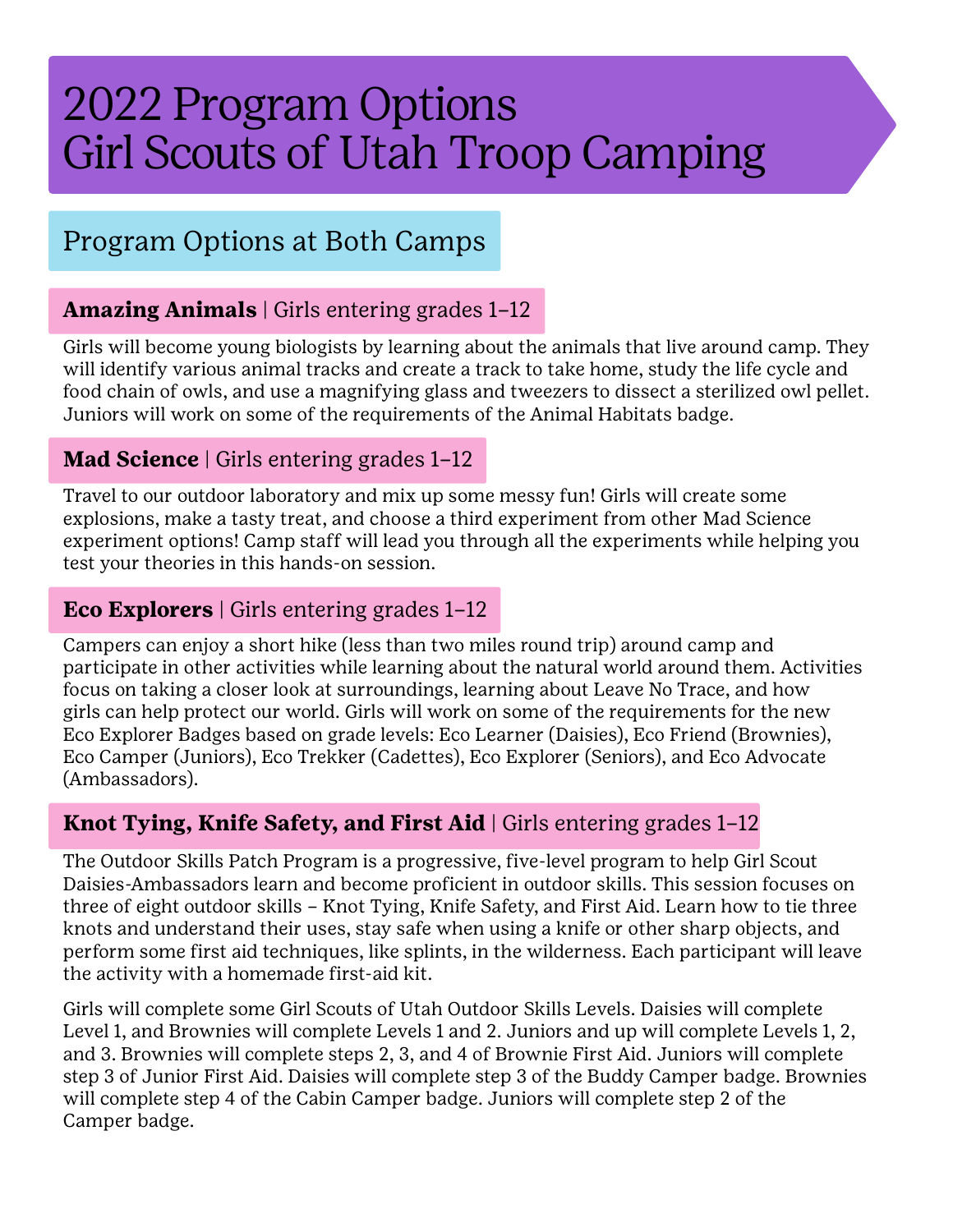## Program Options at Trefoil Ranch

#### **Archery** | Girls entering grades 2–12

Experience Trefoil Ranch's archery range, which uses Genesis compound bows (official bow of the National Archery in Schools program) and basic archery targets connected to hay bales. Camp staff are trained for the camp's specific archery range through a Level 2 USA Archery Instructor. Cadettes will work on some of the requirements for the Archery badge.

#### **Hatchet Throwing** | Girls entering grades 6–12

Campers can experience the latest craze of hatchet throwing at Trefoil Ranch! Girls will learn safety of the sport and work to improve their aim while at the course. Camp staff are trained for the camp's specific hatchet range and follow all safety standards.

#### **High Ropes Course** | Girls entering grades 6-12

Experience the high ropes course at Trefoil Ranch. The high ropes course provides campers the opportunity to climb up a pole while being belayed and then traverse across numerous elements with lobster claws. The course is inspected each summer, and camp staff are trained by an Association of Challenge Course Technology-approved vendor.

#### **Teambuilding**| Girls entering grades 1–12

Bring your troop together by participating in a variety of teambuilding challenges. Girls will work together to complete a variety of ground-based challenges that strengthen problem solving and communication skills. Camp staff are trained in a variety of activities that they will sequence and debrief accordingly, based on your group and their needs/goals.

#### **Horseback Riding & Horse Care** | Girls entering grades 1–12

Campers will visit the stables at camp where they will meet some of the horses while learning some of the basics of horseback riding and horse care. Campers will be fitted for helmets and boots (if needed) when arriving at the stables. Camp staff will assist campers on a brief ride around the arena, learn horse grooming and ground handling, as well as assist with horse care (stall cleaning and watering).

#### **Outdoor Art Badge Series** | Girls entering grades 1-12

*Maker (Grade 1) | Creator (2-3) | Explorer (4-5) | Apprentice (6-8) | Expert (9-10) | Ambassador (11-12)* Trefoil Ranch is a beautiful place to work on various art projects in different locations at camp based on the Outdoor Art badge curriculum. Multi-level troops will be grouped based on grade levels. Camp staff will work with your girls to complete sections of the badge. Some badges may require additional steps after camp.

#### **Woodworking Experience** | Girls entering grades 1–12

Enjoy Trefoil Ranch's woodworking shop this summer! Girls who sign up for this woodworking introduction course will learn skills, such as how to sand, use a hammer, and an introduction to other hand tools. By the end of the session, girls will create a picture frame project to take home. Girls will not use the power tools during this session. Cadettes will work on some of the requirements for the Woodworking badge.